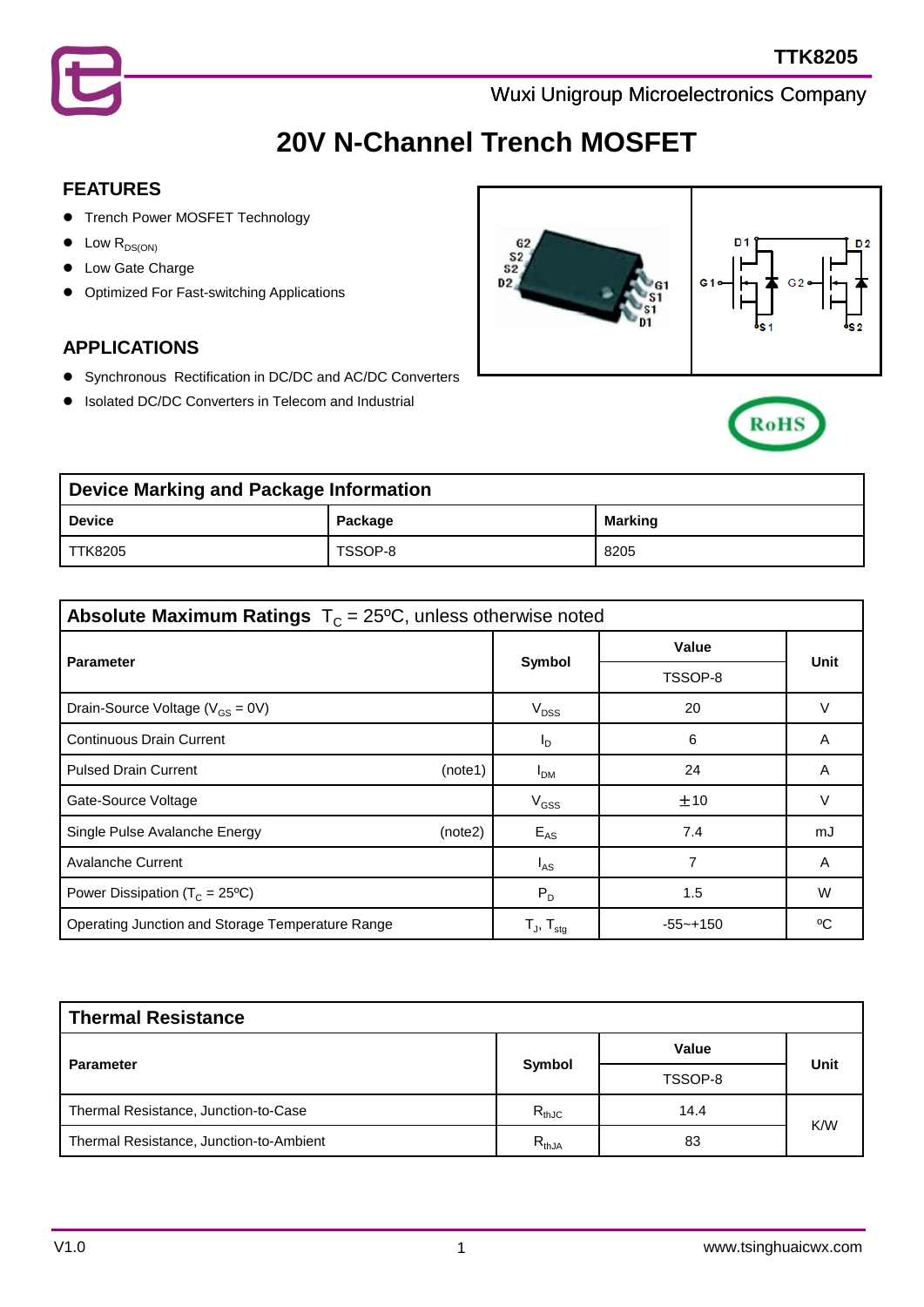| <b>Specifications</b> $T_{J} = 25^{\circ}\text{C}$ , unless otherwise noted |                                         |                                                                    |                                               |                          |                          |           |  |
|-----------------------------------------------------------------------------|-----------------------------------------|--------------------------------------------------------------------|-----------------------------------------------|--------------------------|--------------------------|-----------|--|
|                                                                             |                                         |                                                                    | Value                                         |                          |                          |           |  |
| <b>Parameter</b>                                                            | <b>Symbol</b><br><b>Test Conditions</b> |                                                                    | Min.                                          | Typ.                     | Max.                     | Unit      |  |
| <b>Static</b>                                                               |                                         |                                                                    |                                               |                          |                          |           |  |
| Drain-Source Breakdown Voltage                                              | $V_{(BR)DSS}$                           | $V_{GS} = 0V$ , $I_D = 250 \mu A$                                  | 20                                            | $\overline{\phantom{a}}$ | $-$                      | $\vee$    |  |
|                                                                             | $I_{DSS}$                               | $V_{DS}$ = 20V, $V_{GS}$ = 0V, T <sub>J</sub> = 25 <sup>o</sup> C  | $\overline{\phantom{a}}$                      | --                       | 1                        | μA        |  |
| Zero Gate Voltage Drain Current                                             |                                         | $V_{DS}$ = 20V, $V_{GS}$ = 0V, T <sub>J</sub> = 150 <sup>o</sup> C | $\overline{\phantom{a}}$                      | --                       | 100                      |           |  |
| Gate-Source Leakage                                                         | $I_{GSS}$                               | $V_{GS} = \pm 10V$                                                 | $\overline{\phantom{a}}$                      | --                       | ±100                     | nA        |  |
| Gate-Source Threshold Voltage                                               | $V_{GS(th)}$                            | $V_{DS} = V_{GS}$ , $I_D = 250 \mu A$                              | 0.5                                           | 0.7                      | 1.2                      | $\vee$    |  |
|                                                                             |                                         | $V_{GS}$ = 10V, $I_D$ = 3A                                         |                                               | 16                       | 20.5                     | $m\Omega$ |  |
| Drain-Source On-Resistance<br>(Note3)                                       | $R_{DS(on)}$                            | $V_{GS} = 4.5V$ , $I_D = 3A$                                       | $\overline{\phantom{a}}$                      | 19                       | 25                       | $m\Omega$ |  |
|                                                                             |                                         | $V_{GS} = 2.5V$ , $I_D = 3A$                                       | $\overline{\phantom{a}}$                      | 24                       | 31.5                     | $m\Omega$ |  |
| Forward Transconductance<br>(Note3)                                         | $g_{fs}$                                | $V_{DS} = 5V$ , $I_D = 3A$                                         | $\overline{\phantom{a}}$                      | 8                        | $\overline{\phantom{a}}$ | S         |  |
| <b>Dynamic</b>                                                              |                                         |                                                                    |                                               |                          |                          |           |  |
| Input Capacitance                                                           | $C_{\text{iss}}$                        |                                                                    | --                                            | 408                      | --                       | pF        |  |
| <b>Output Capacitance</b>                                                   | $\mathbf{C}_{\mathrm{oss}}$             | $V_{GS} = 0V$ ,<br>$V_{DS} = 10V,$                                 | --                                            | 67                       | --                       |           |  |
| Reverse Transfer Capacitance                                                | $\mathbf{C}_{\text{rss}}$               | $f = 1.0$ MHz                                                      | --                                            | 24                       | --                       |           |  |
|                                                                             | $Q_q(10V)$                              |                                                                    | --                                            | 12                       | --                       | nC        |  |
| <b>Total Gate Charge</b>                                                    | $Q_q(4.5V)$                             | $V_{DD} = 10V$ , $I_D = 6A$ ,                                      | --                                            | 5.8                      | --                       |           |  |
| Gate-Source Charge                                                          | $Q_{\text{qs}}$                         | $V_{GS} = 10V$                                                     | $-$                                           | 0.7                      | $\overline{\phantom{a}}$ |           |  |
| Gate-Drain Charge                                                           | $\mathsf{Q}_{\mathsf{gd}}$              |                                                                    | $-$                                           | 1.8                      | --                       |           |  |
| Turn-on Delay Time                                                          | $t_{d(on)}$                             |                                                                    | --                                            | 15                       | --                       |           |  |
| Turn-on Rise Time                                                           | $t_{r}$                                 | $V_{DD} = 10V, I_D = 6A,$                                          |                                               | 17                       |                          | ns        |  |
| Turn-off Delay Time                                                         | $t_{d(\mathsf{off})}$                   | $R_G = 2.5\Omega$                                                  | --                                            | 42                       | --                       |           |  |
| Turn-off Fall Time                                                          | $t_f$                                   |                                                                    | --                                            | 40                       | --                       |           |  |
| <b>Drain-Source Body Diode Characteristics</b>                              |                                         |                                                                    |                                               |                          |                          |           |  |
| Continuous Body Diode Current                                               | $I_{\rm S}$                             |                                                                    | $\mathord{\hspace{1pt}\text{--}\hspace{1pt}}$ | $\overline{\phantom{a}}$ | $\,6$                    |           |  |
| <b>Pulsed Diode Forward Current</b>                                         | $I_{\text{SM}}$                         | $T_c = 25$ °C                                                      | --                                            | --                       | 24                       | A         |  |
| Body Diode Voltage                                                          | $V_{SD}$                                | $T_J = 25$ °C, $I_{SD} = 6A$ , $V_{GS} = 0V$                       | $\overline{\phantom{a}}$                      | $\overline{\phantom{a}}$ | 1.2                      | V         |  |

#### **Notes**

- 1. Repetitive Rating: Pulse Width limited by maximum junction temperature
- 2.  $V_{DD} = 20V$ ,  $R_G = 25\Omega$ , Starting T<sub>J</sub> = 25°C
- 3. Pulse Test: Pulse Width ≤ 300μs, Duty Cycle ≤ 1%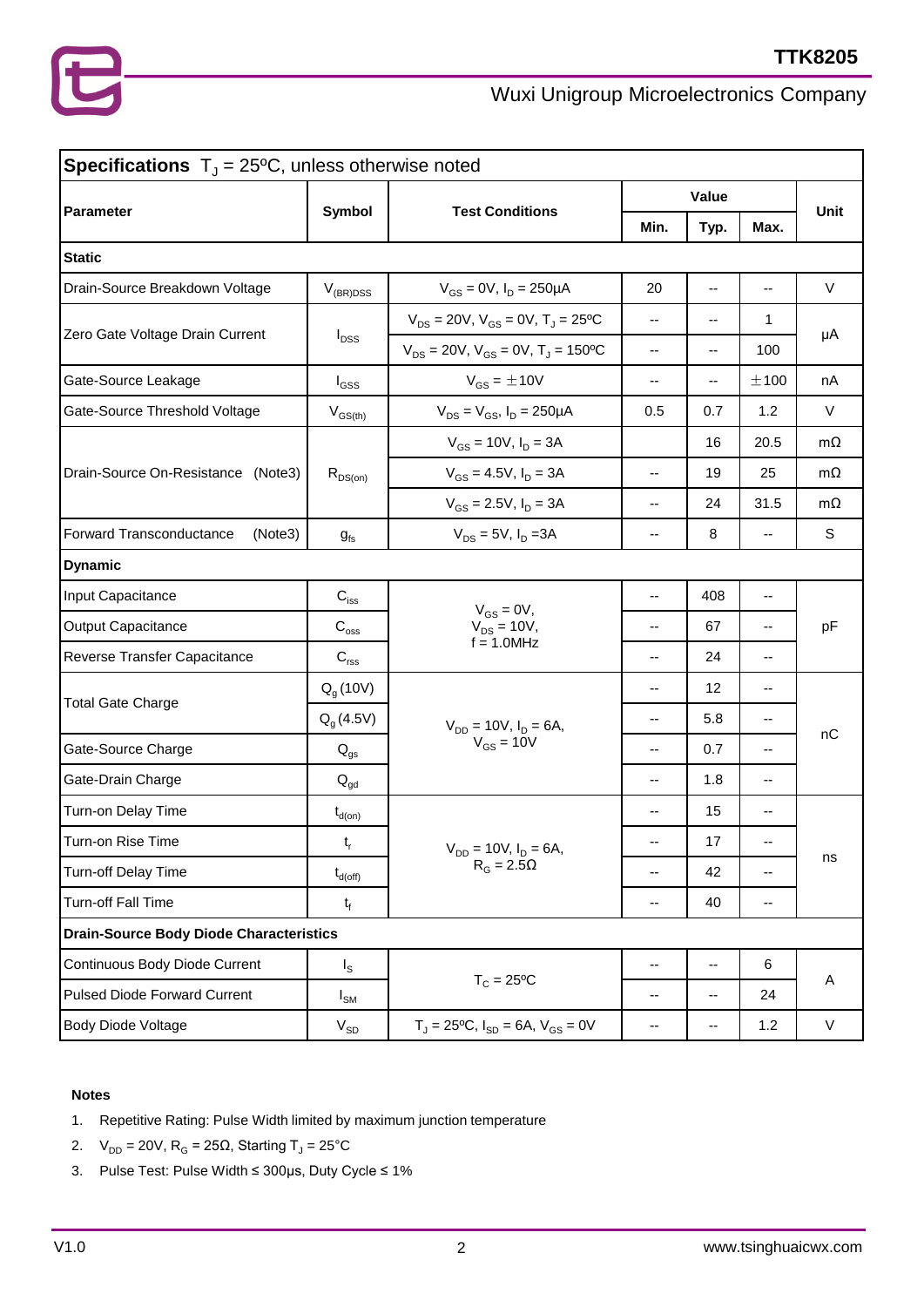## **Typical Characteristics**  $T_J = 25$ <sup>o</sup>C, unless otherwise noted













V1.0 values and the state of the state of the state of the state of the state of the state of the state of the state of the state of the state of the state of the state of the state of the state of the state of the state o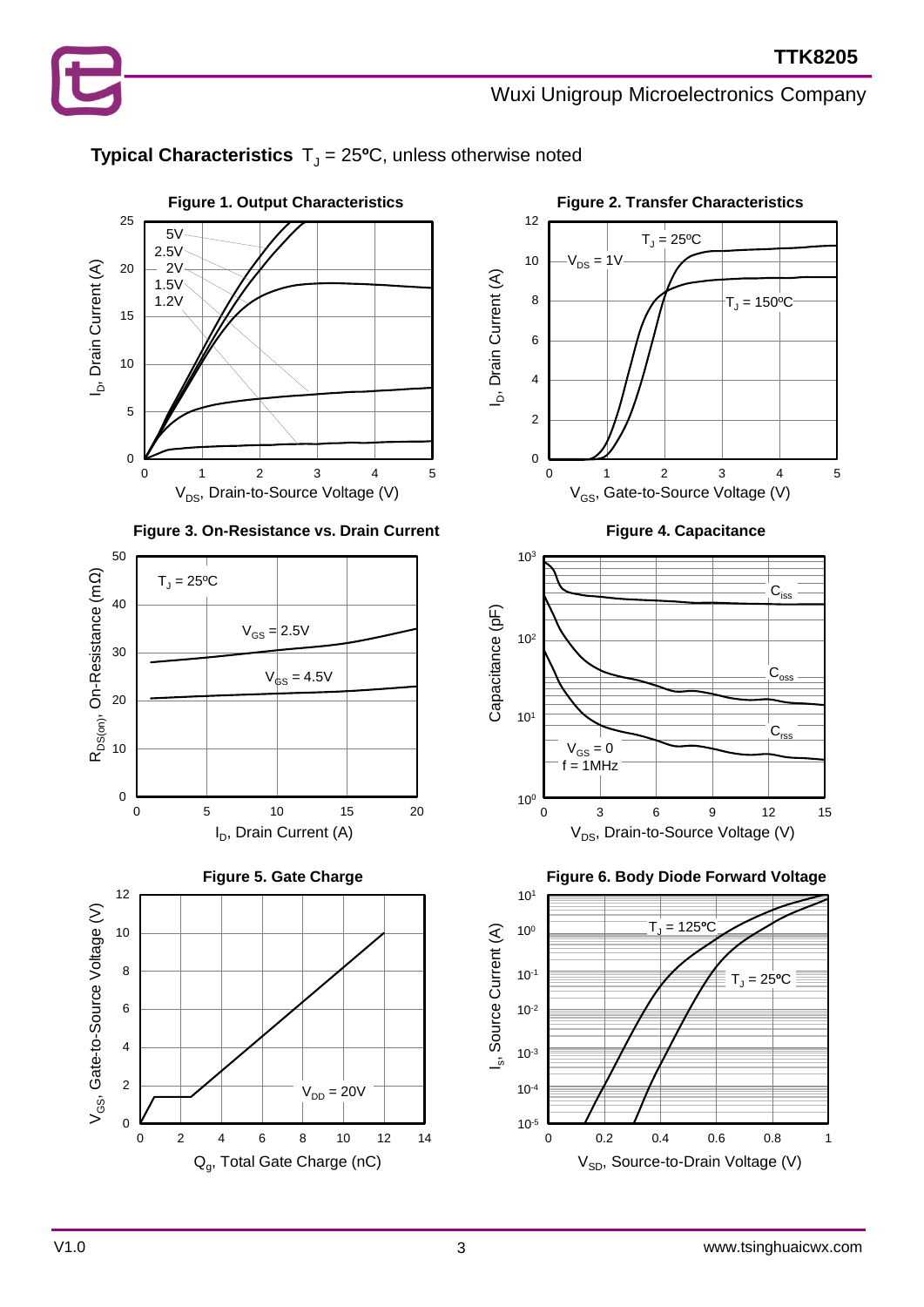

### **Typical Characteristics**  $T_J = 25$ <sup>o</sup>C, unless otherwise noted



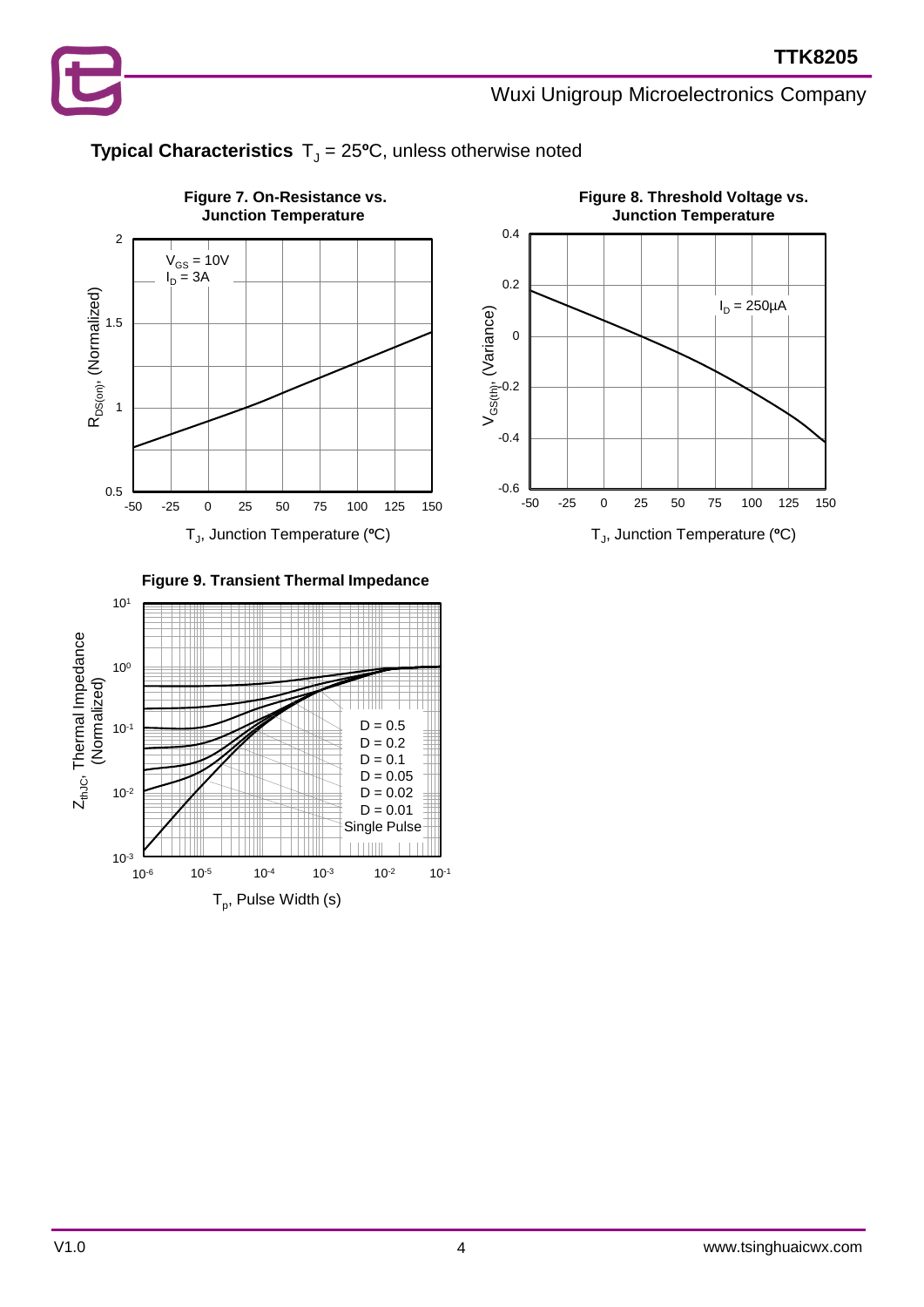



**Figure B**:**Resistive Switching Test Circuit and Waveform**



**Figure C**:**Unclamped Inductive Switching Test Circuit and Waveform**

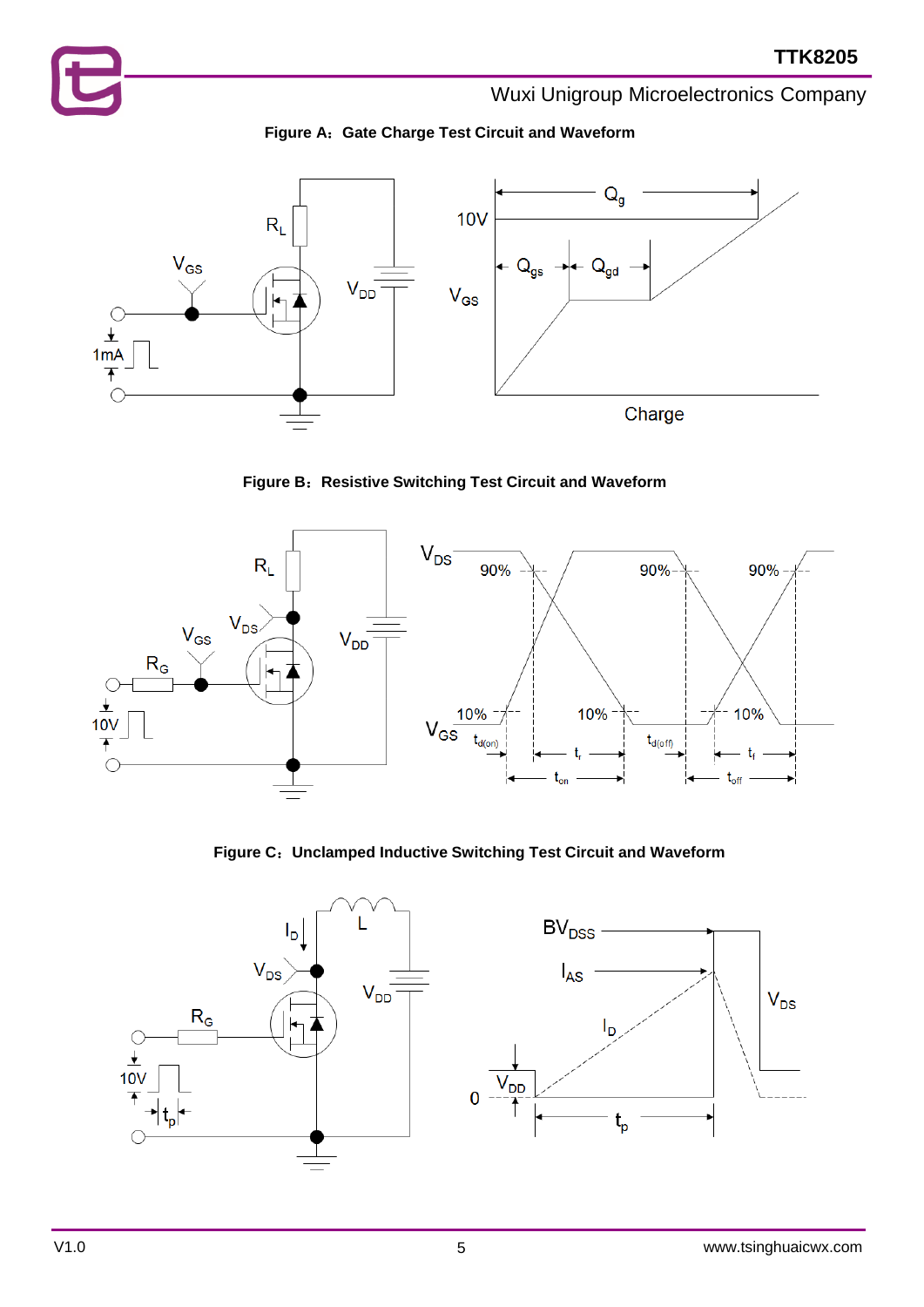



**TSSOP-8**



| Symbo1 | Dimensions In Millimeters |       | Dimensions In Inches |       |  |
|--------|---------------------------|-------|----------------------|-------|--|
|        | Min                       | Max   | Min                  | Max   |  |
| D      | 2.900                     | 3.100 | 0.114                | 0.122 |  |
| Е      | 4.300                     | 4.500 | 0.169                | 0.177 |  |
| ь      | 0.190                     | 0.300 | 0.007                | 0.012 |  |
| c      | 0.090                     | 0.200 | 0.004                | 0.008 |  |
| E1     | 6.250                     | 6.550 | 0.246                | 0.258 |  |
| А      |                           | 1.200 |                      | 0.047 |  |
| A2     | 0.800                     | 1.000 | 0.031                | 0.039 |  |
| A1     | 0.050                     | 0.150 | 0.002                | 0.006 |  |
| e      | $0.65$ (BSC)              |       | 0.026(BSC)           |       |  |
| L      | 0.500                     | 0.700 | 0.020                | 0.028 |  |
| Η      | 0.25(TYP)                 |       | 0.01(TYP)            |       |  |
| θ      | $1^{\circ}$               | 7.º   | 1 °                  | 7°    |  |